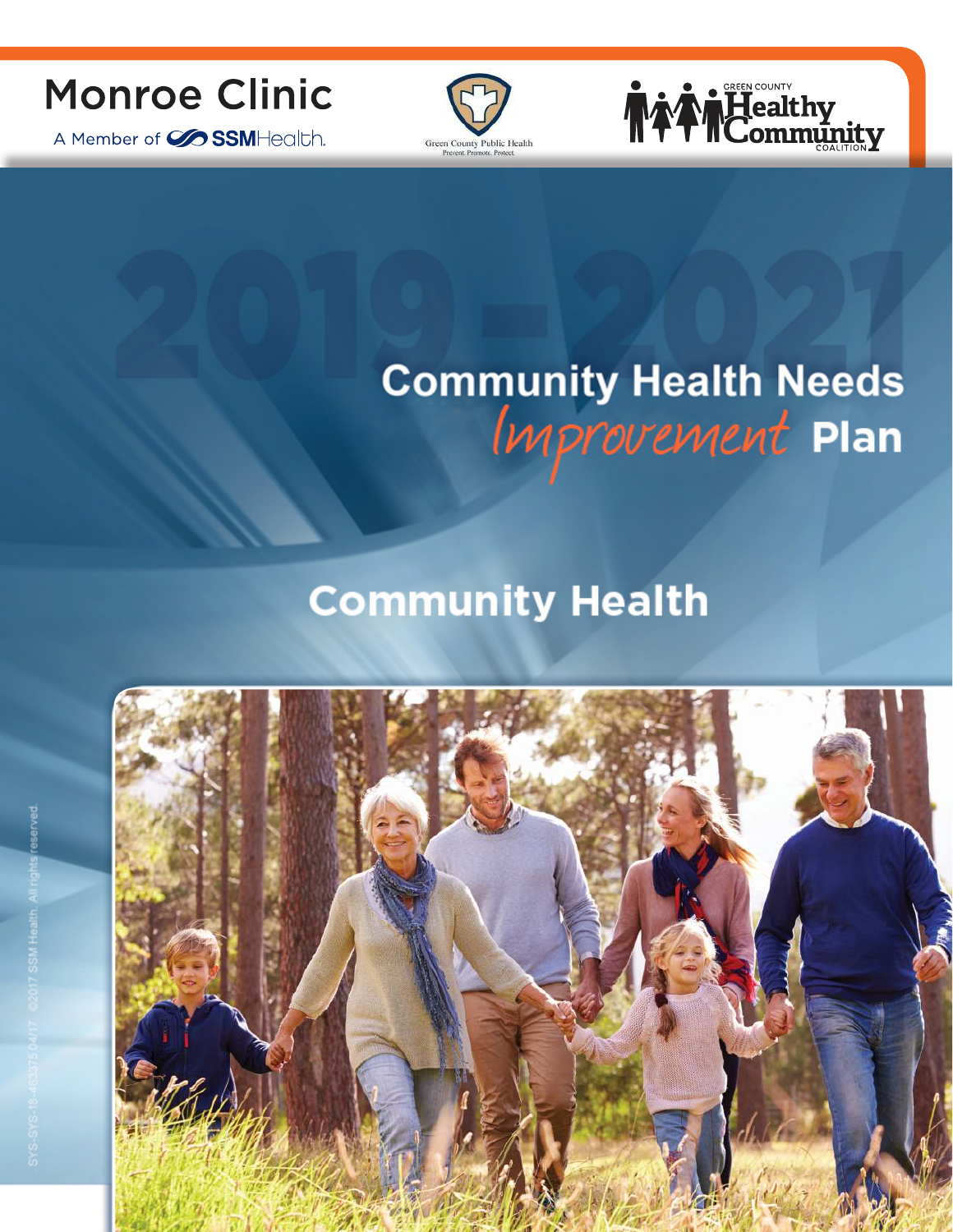## Table of Contents

#### Part 2

### Community Health Improvement Plan







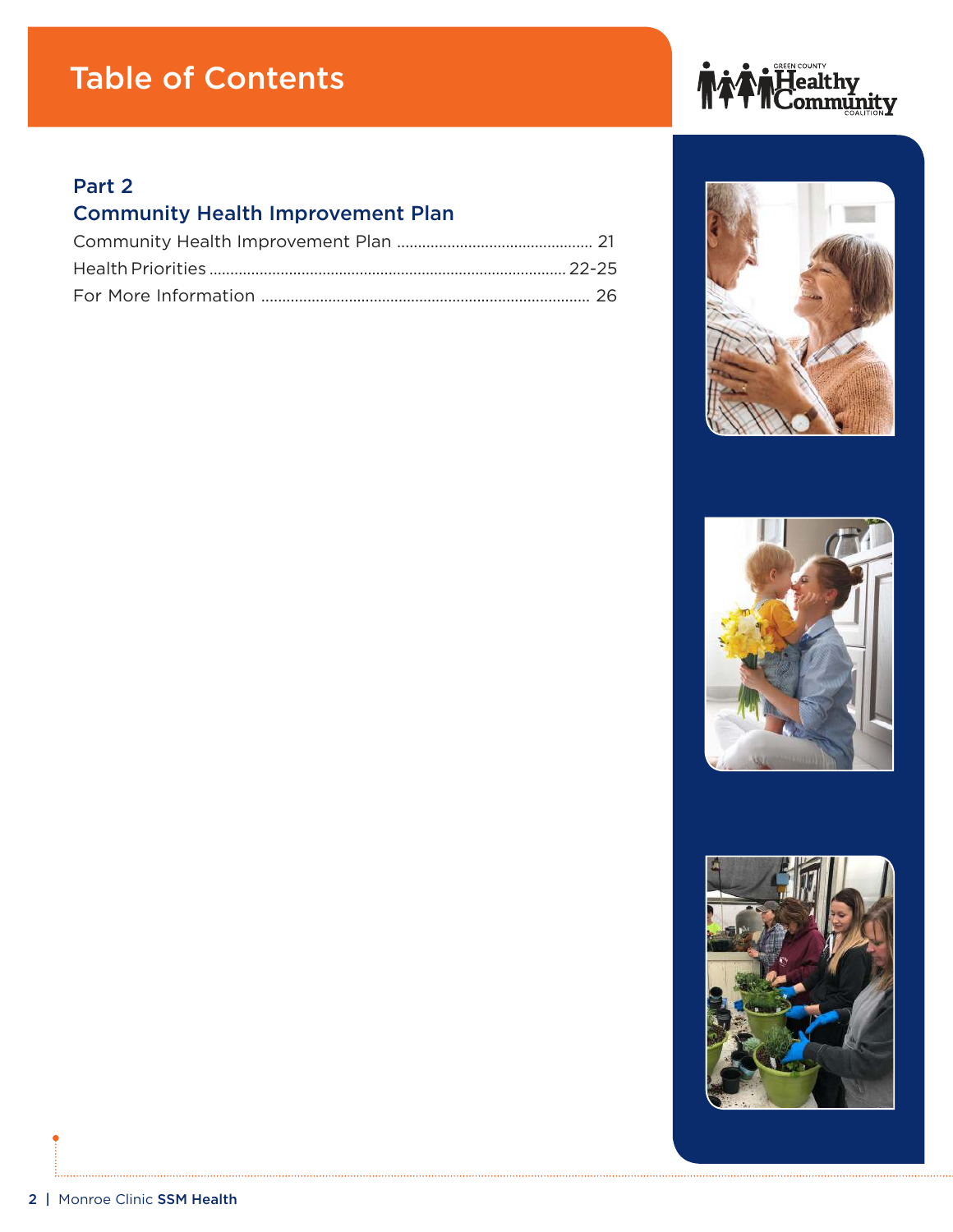Monroe Clinic and Green County Public Health, are co-chairs of the Green County Healthy Community Coalition. Together with over 50 organizations we have completed a Community Health Needs Assessment (CHNA) and Community Health Improvement Plan (CHIP) as required by state and federal law. The Patient Protection and Affordable Care Act and IRS section 501(r) (3) direct tax exempt hospitals to conduct a Community Health Needs Assessment and develop an Improvement Plan every three years. Local health departments are required by Wisconsin Statutes Ch. 251.05 to conduct a community health needs assessment and develop a community health improvement plan.

Green County health needs were prioritized by the Green County Healthy Community Coalition using the nominal voting method. A facilitated conversation regarding the number of health priorities the Coalition could effectively undertake was conducted. The Coalition came to a consensus to continue working on these four health priorities:

- Food Security & Breastfeeding
- Mental Health
- Physical Activity
- Substance Misuse

The Green County Healthy Community Coalition has committed to address the health priority needs through allocation of resources, as outlined in our Community Health Improvement Plan (CHIP).



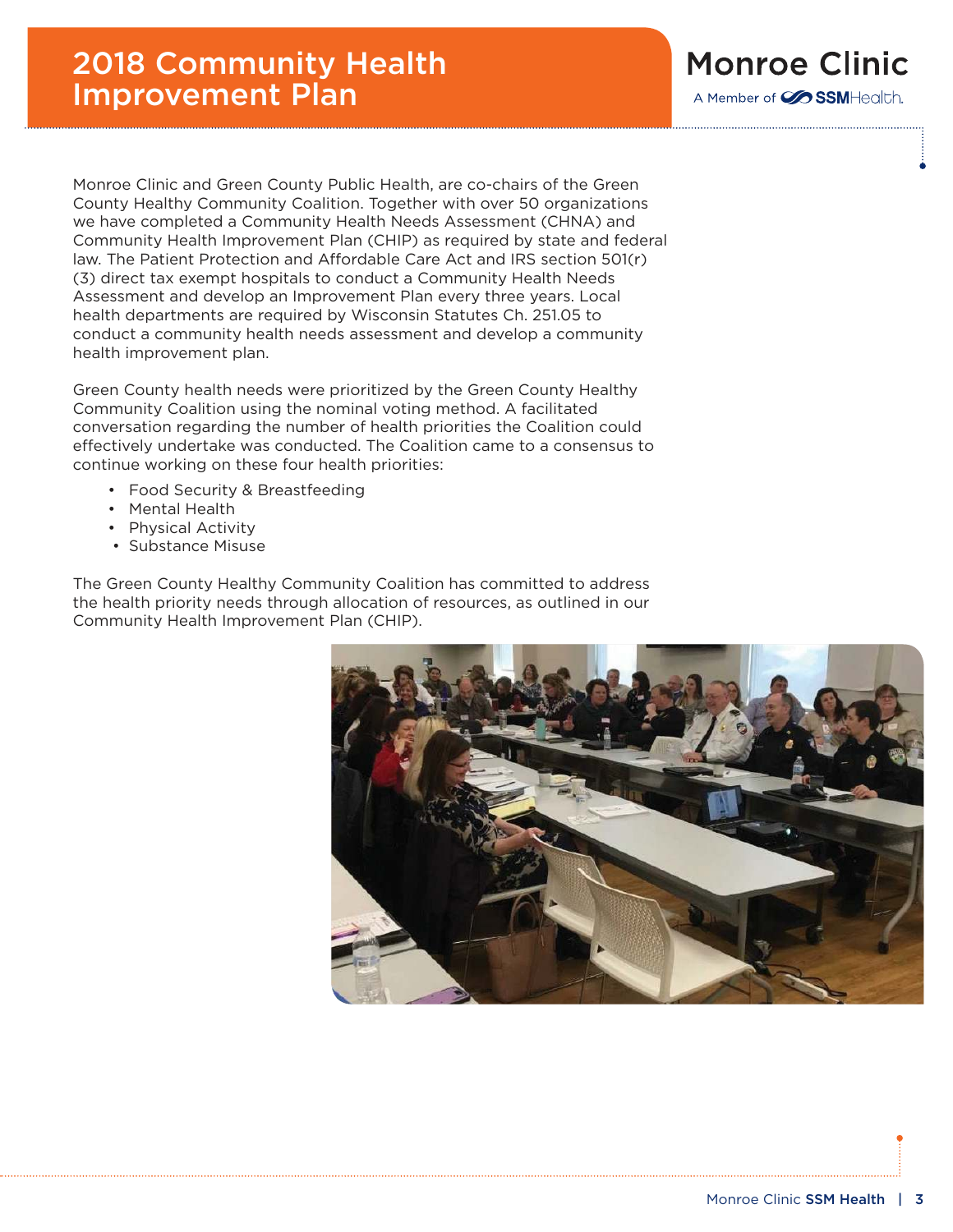



## **Su**b**stance Misuse**

#### Vision Statement

Green County residents will achieve a reduced level of substance use and/or abuse.

#### Goals

- Goal 1: Reduce opiod overdoses from an average of 22 per year to 16 per year by 2021.
- Goal 2: Reduce excessive drinking of adults from 25% to 22% by 2021.
- Goal 3: Reduce Green County High School students electronic cigarette use from 25% to 20% by 2021.

#### Community Partners

Better Brodhead F.A.I.T.H - Fighting Addiction: It takes help Green County Drug Court Green County Human Services-Alcohol & Drug Services and Children, Youth & Families Green County Medical Society Green County Probation and Parole Green County Public Health Green County United Prevention Professionals for Youth Interested Community Members Monroe Clinic/SSM Health Local Emergency Medical Services Local Law Enforcement Local Recovering Communities Local Schools Southwest WI Alliance for Tobacco Prevention Southwest WI Community Action Program UW Health-Belleville Clinic

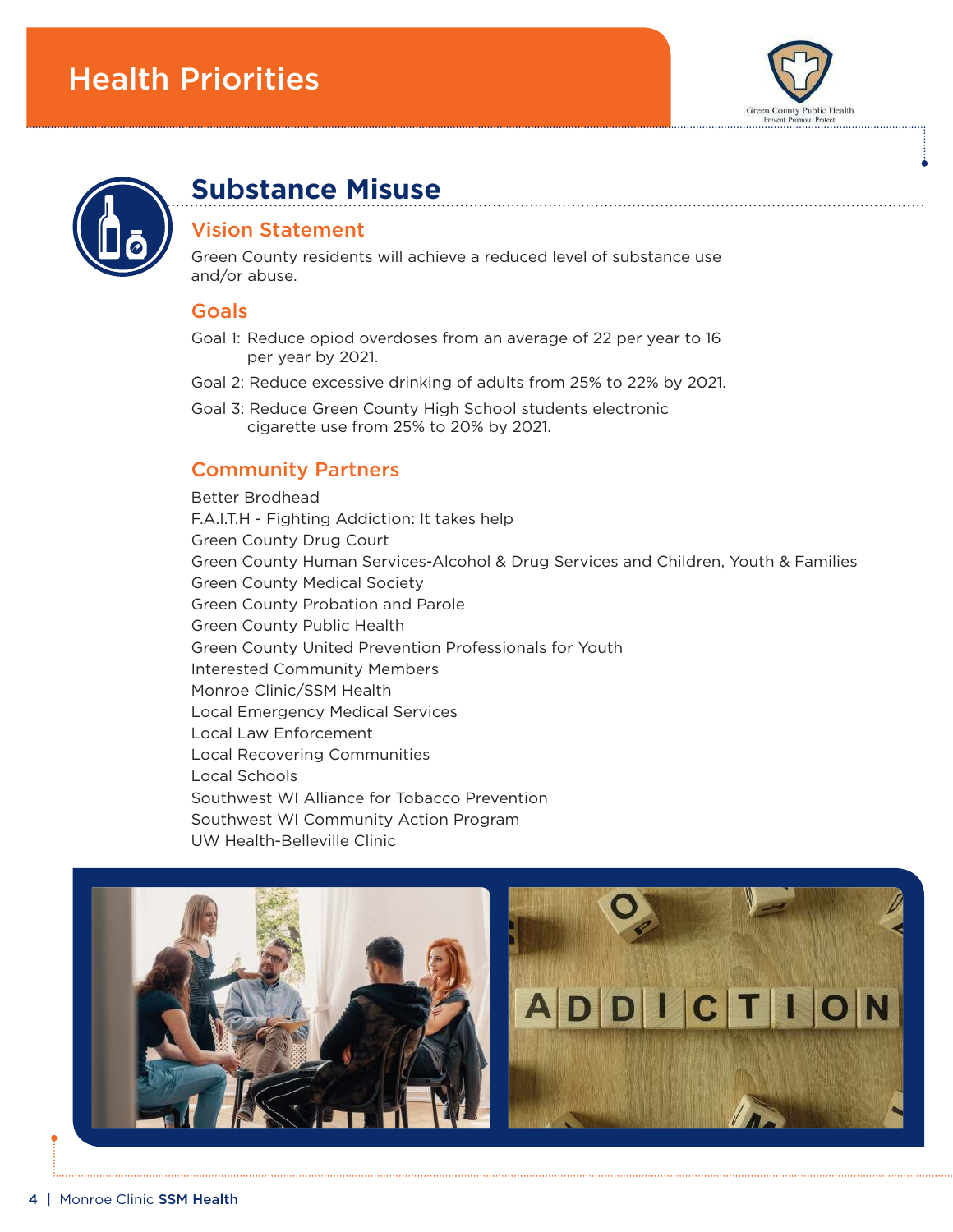



## **Mental Health**

#### Vision Statement

Green County residents will experience greater access to mental health services with an expansion of behavioral health prevention, intervention and support services.

#### Goals

- Goal 1: Establish a Mental Health Navigator position by 2020.
- Goal 2: Monroe Clinic will implement and pilot behavioral health services program in the Monroe and New Glarus school districts by 2021.
- Goal 3: Develop two new programs within Green County that will decrease the need for individuals who are experiencing severe dementia-related symptoms to be moved out of the local area by 2021.

#### Community Partners

Aging Disability Resource Center Better Brodhead Blackhawk Technical College CHIP Mental Health Subcommittee Colony Brands Community Behavioral Health Providers Family Promise Farmers Market/ Monroe Main Street Green County Development Corporation Green County Human Services Green County Public Health Local Law Enforcement Local Schools Monroe Chamber Monroe Clinic/SSM Health NAMI-National Alliance for Mental Illness Nursing Homes Southwest WI Community Action Program UW Extension-Green County

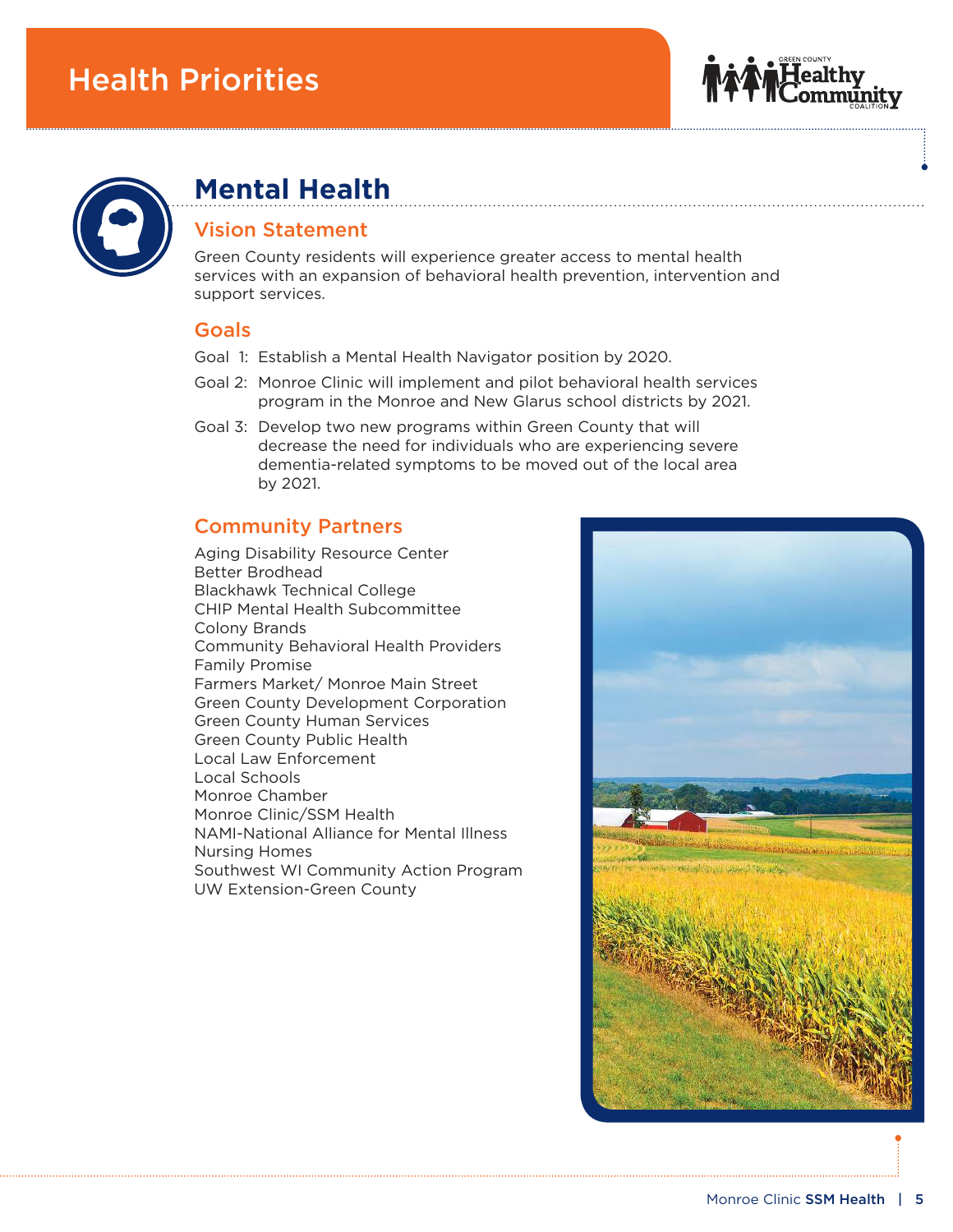



## **Physical Activity**

#### Vision Statement

Green County residents will increase their physical activity to achieve and maintain overall well-being for themselves, community and family.

#### Goals

- Goal 1: Continue to host a Wellness Week and increase participation by 5% annually through 2021.
- Goal 2: Create a quarterly health and wellness newsletter or calendar for Green County businesses and community by 2020.
- Goal 3: Provide education to local schools and the community on "Rethink Your Drink" campaign by the end of 2019.

#### Community Partners

Aging and Disability Resource Center Anytime Fitness Colony Brands Green County Public Health Local Chambers of Commerce Local Schools Monroe Clinic/SSM Health Park and Recreational Departments Behring Senior Center YMCA of Green County

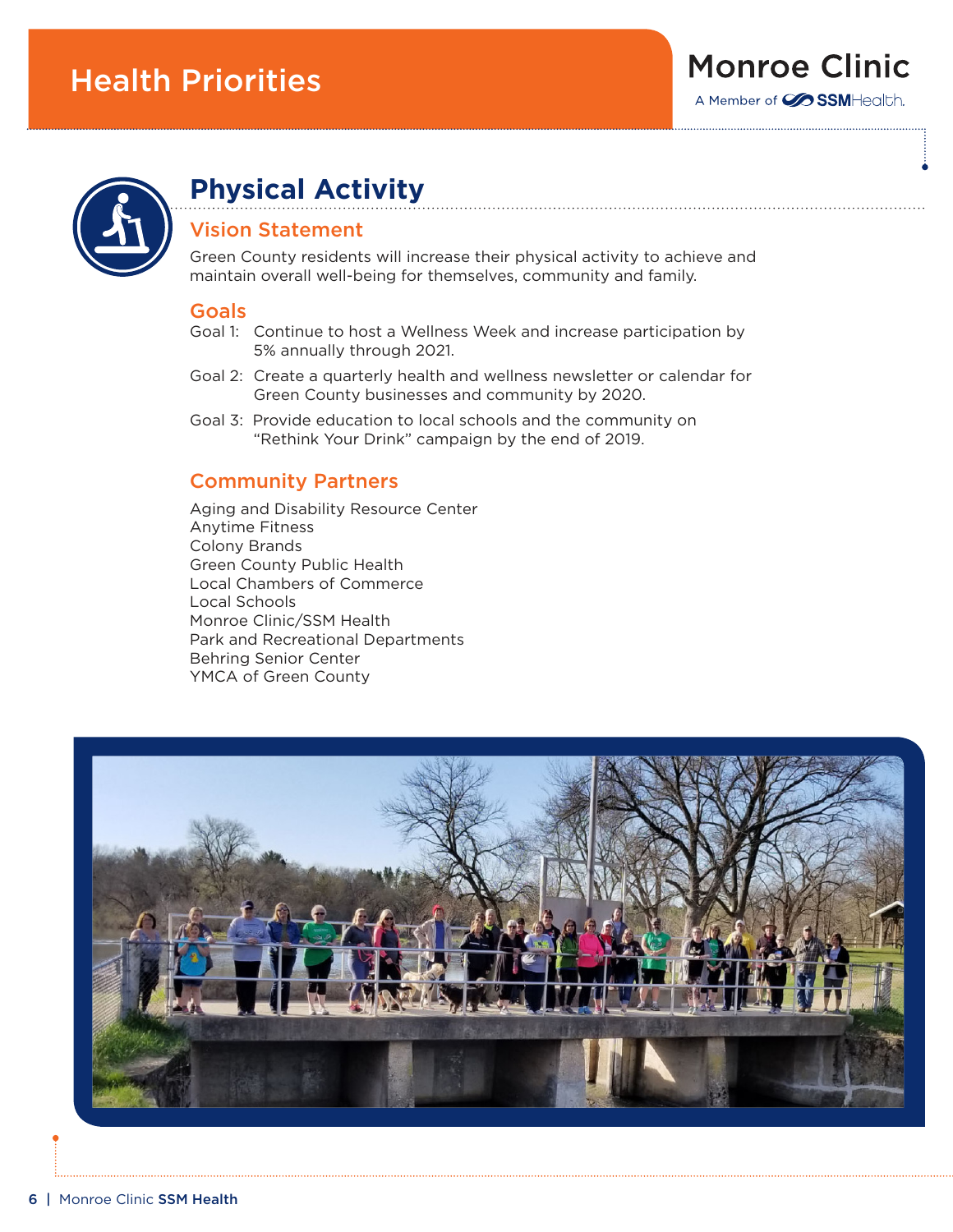



## **Food Security & Breastfeeding**

#### Vision Statement

Green County residents will have improved nutrition, breastfeeding support and food security throughout all stages of life.

#### Goals

- Goal 1: Green County residents will have improved access to locally-grown food. As evidenced by an increase of usage of WIC (Women, Infant, Children nutritional program) Farmers Market vouchers by 3%, from 39% to 42% and a 10% increase in SNAP EBT usage at farmer's markets, by 2021.
- Goal 2: Residents will have increased opportunities to receive nutrition education as evidenced by two new community nutrition-based classes being offered by 2021.
- Goal 3: Infants will have improved nutrition through sustained, supported breastfeeding as evidenced by an increase in the percentage of WIC infants from 41% to 45% that receive any amount of breastmilk at six months of age, by 2021.
- Goal 4: Breastfeeding women in Green County will have improved availability and access to skilled lactation services as evidenced by an increase in the number of trained Certified Lactation Counselors (CLC) serving Green County from six to eight CLC's, by 2021.

#### Community Partners

Aging and Disability Resource Center of Green County All Our Kids- Early Childhood Networks Green County Development Corporation Local Farmers Markets FoodWise Green County Employers Green County Food Pantries Green County Public Health Local Chambers Local Childcare Agencies Local Churches Local Schools Monroe Clinic/SSM Health Reach Green - Early Head Start of Green County Second Harvest Foodbank of Southern Wisconsin SNAP Program-Supplemental Nutrition Assistance Program Southwest WI Community Action Program Stephenson County Health Department/ WIC-Women, Infant, Children